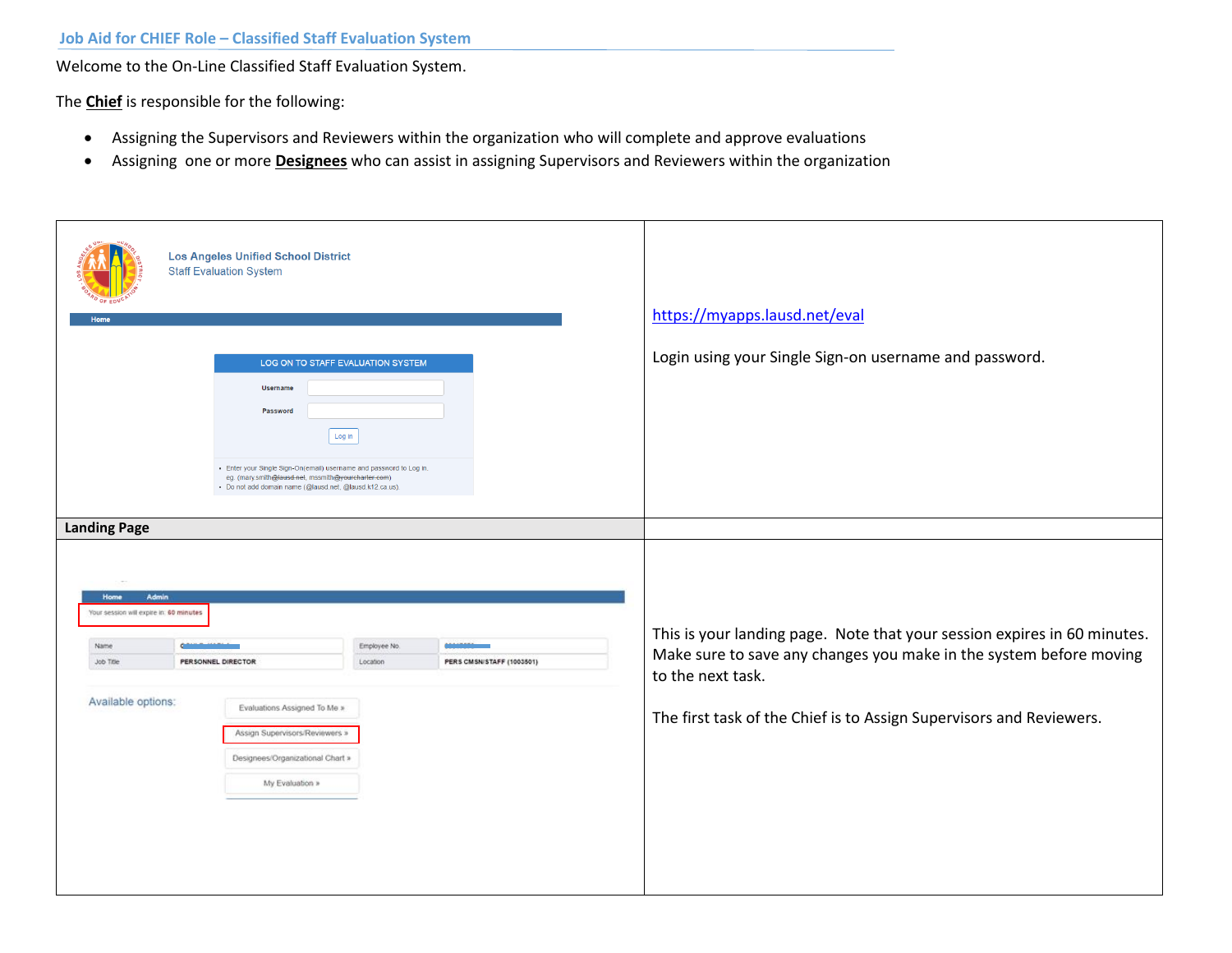| <b>Assign Supervisors and Reviewers</b>                                                                                                                                                                                                                                 |                                                                                                                                                             |                                                                                                                                                                                                                                      |                                                                                                                                                                                                                                                                                         |
|-------------------------------------------------------------------------------------------------------------------------------------------------------------------------------------------------------------------------------------------------------------------------|-------------------------------------------------------------------------------------------------------------------------------------------------------------|--------------------------------------------------------------------------------------------------------------------------------------------------------------------------------------------------------------------------------------|-----------------------------------------------------------------------------------------------------------------------------------------------------------------------------------------------------------------------------------------------------------------------------------------|
| <b>Los Angeles Unified School District</b><br><b>Staff Evaluation System</b><br>Name<br>Job Title<br>ASST DIR, PERSONNEL<br>Available options:<br>Evaluations Assigned To Me »<br>Assign Supervisors/Reviewers »<br>Designees/Organizational Chart »<br>My Evaluation » | Employee No<br>Location                                                                                                                                     | CLASSIFIED EMPLOYMENT SERVICES (1060601)                                                                                                                                                                                             | As Chief, you are be able to assign Supervisors and Reviewers the<br>employees.                                                                                                                                                                                                         |
| Location<br>Chief<br>SEGEE, EVA (O<br>@ Assigned @ Not assigned @ All<br>Employee                                                                                                                                                                                       | <b>Assign Supervisors and Reviewers</b><br><b>CLASSIFIED EMPLOYMENT SERVICES</b><br><b>Designees</b><br>FROHWEIN, MATTHEW<br>UNDERWOOD, MARIA<br>Supervisor | tional Reviewer/Superv<br>Result: 56<br>Reviewer                                                                                                                                                                                     | Use the drop-down menus under Supervisor and Reviewer to select or<br>change the Supervisor or Reviewer that will conduct the evaluation and<br>review the completed evaluation for each employee.<br>If no reviewer is needed, please select "No Reviewer" from the drop<br>down menu. |
| <b>AGUAYO-ARAGON, NORMA (O</b><br>ARVIZU, TRINIDAD (<br>ASCENCIO, CLAUDIA (0)                                                                                                                                                                                           | SEGEE, EVA (OU<br>SEGEE, EVA                                                                                                                                | HOLGUIN, CARLA (<br>-No reviewer-<br>WACHTEL WARREN, ROBYN (                                                                                                                                                                         | If you do not see the name of the individual that you would select as<br>the supervisor or reviewer on the drop down menu, select the box<br>"Additional Reviewer/Supervisor" and the following will pop-up                                                                             |
| BOAYES, DEBBY (<br><b>BRADLEY, PAULA (OR</b><br>CHAPPLE, TESHEMIA (<br><b>CISNEROS, WENDY (M)</b><br><b>CORRALES, MARCELA II</b><br>DILBERT, LESLIE COMMA<br><b>ESTRELLA, LORENA (B)</b>                                                                                | SEGEE, EVA (000)<br><b>GUZMAN, MARIEL</b><br>UNDERWOOD, MARIA (08                                                                                           | -No reviewer<br>-No reviewer-<br>$\check{}$<br>-No reviewer<br>$\check{}$<br>SEGEE, EVA (0<br>$\overline{\phantom{a}}$<br>-No reviewer-<br>$\overline{\phantom{a}}$<br>-No reviewer-<br>$\check{}$<br>HOLGUIN, CARLA (<br>$\check{}$ | Assign Supervisors and Reviewers<br>CLASSIFIED EMPLOYMENT SERVICES<br>Location<br><b>Search Employee</b><br>New employee's number or name                                                                                                                                               |
| FERNANDEZ, EMILY (0.<br><b>FOOTE, STACIE (888</b><br><b>FROHWEIN, MATTHEW (WWW</b><br><b>GESMUNDO, EVELYN (QARABA)</b><br>GILMORE, KAREN                                                                                                                                | LY, CHAN                                                                                                                                                    | -No reviewer-<br>$\check{}$<br>-No reviewer-<br>-No reviewer-<br>$\bullet$ -No reviewer-<br>$\check{\phantom{a}}$                                                                                                                    | Enter the name of the person, select it and click on "Add<br>Supervisor/Reviewer". The name will now be visible in the drop-down<br>menu and you may select him/her as supervisor/reviewer.                                                                                             |
|                                                                                                                                                                                                                                                                         | 1 2 3 4 View all<br>Save                                                                                                                                    | -No reviewer-<br>$\check{}$                                                                                                                                                                                                          | Save your changes before moving on to the next page or task.<br>After saving your assignments, select the "Home" button on the upper<br>left hand corner to go back to the landing page.                                                                                                |